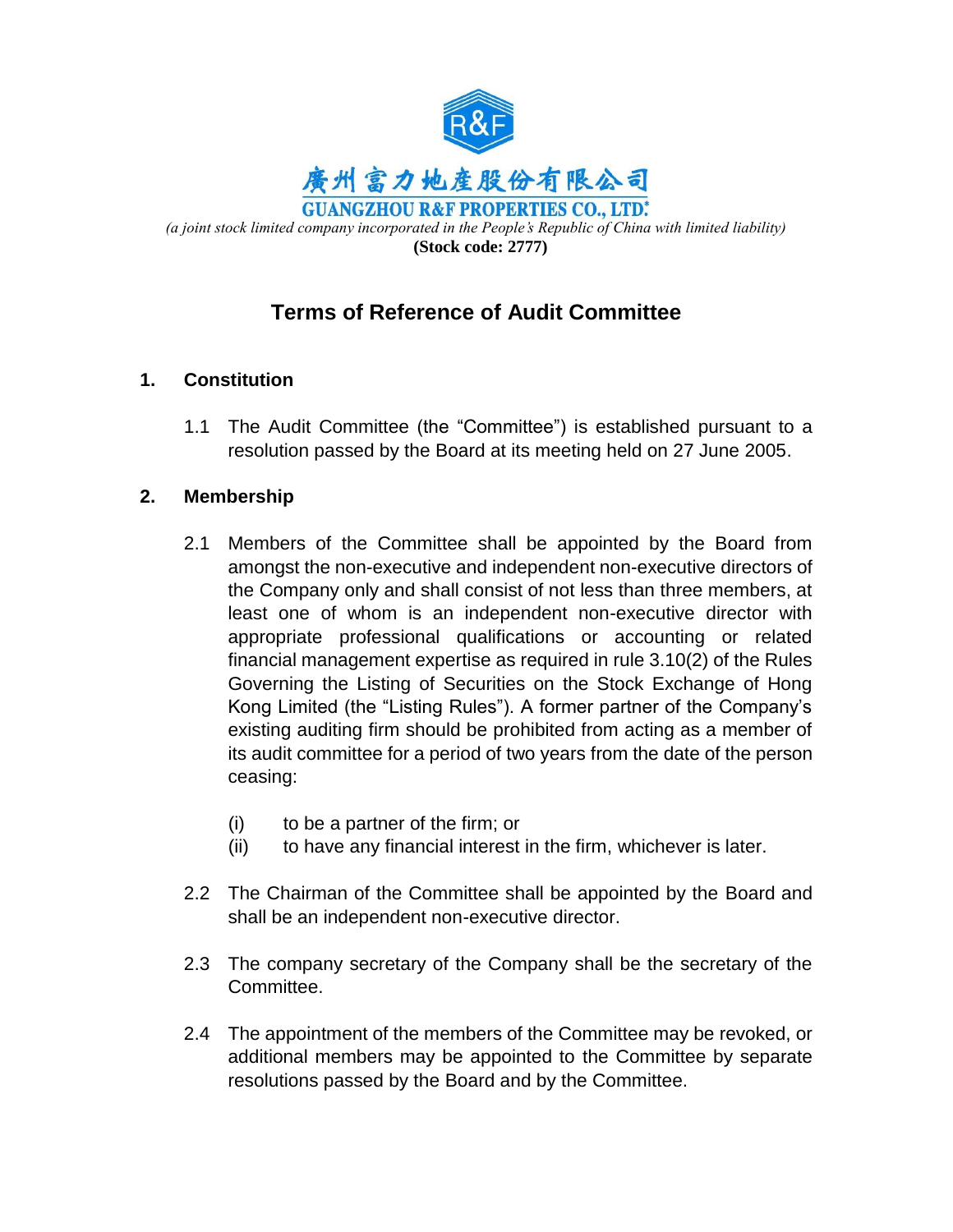### **3. Proceedings of the Committee**

#### 3.1 Notice

- 3.1.1 Unless otherwise agreed by all the Committee members, a meeting shall be called by at least ten days' notice.
- 3.1.2 The Chairman of the Committee or any two Committee members may and, on the request of any two Committee members, the secretary to the Committee shall, at any time summon a Committee meeting.
- 3.1.3 Notice of meeting shall state the time and place of the meeting and shall be accompanied by an agenda together with other documents which may be required to be considered by the members of the Committee for the purposes of the meeting.

#### 3.2 Quorum

The quorum of the Committee meeting shall be majority of the members of the Committee, and resolutions of the Committee meetings will be passed with the majority of the members of the Committee.

- 3.3 The Financial Controller, the Head of Internal Audit (or any officer(s) assuming the relevant functions but having a different designation) and a representative of the external auditors shall normally attend meetings. Other Board members shall also have the right of attendance. However, at least once a year the Committee shall meet with the external auditors without executive Board members present.
- 3.4 Frequency of meetings

Meetings shall be held at least twice annually or more frequently if circumstances require. The external auditors may request the Chairman of the Committee to convene a meeting, if they consider that one is necessary.

#### **4. Written resolutions**

4.1 Written resolutions may be passed by all Committee members in writing.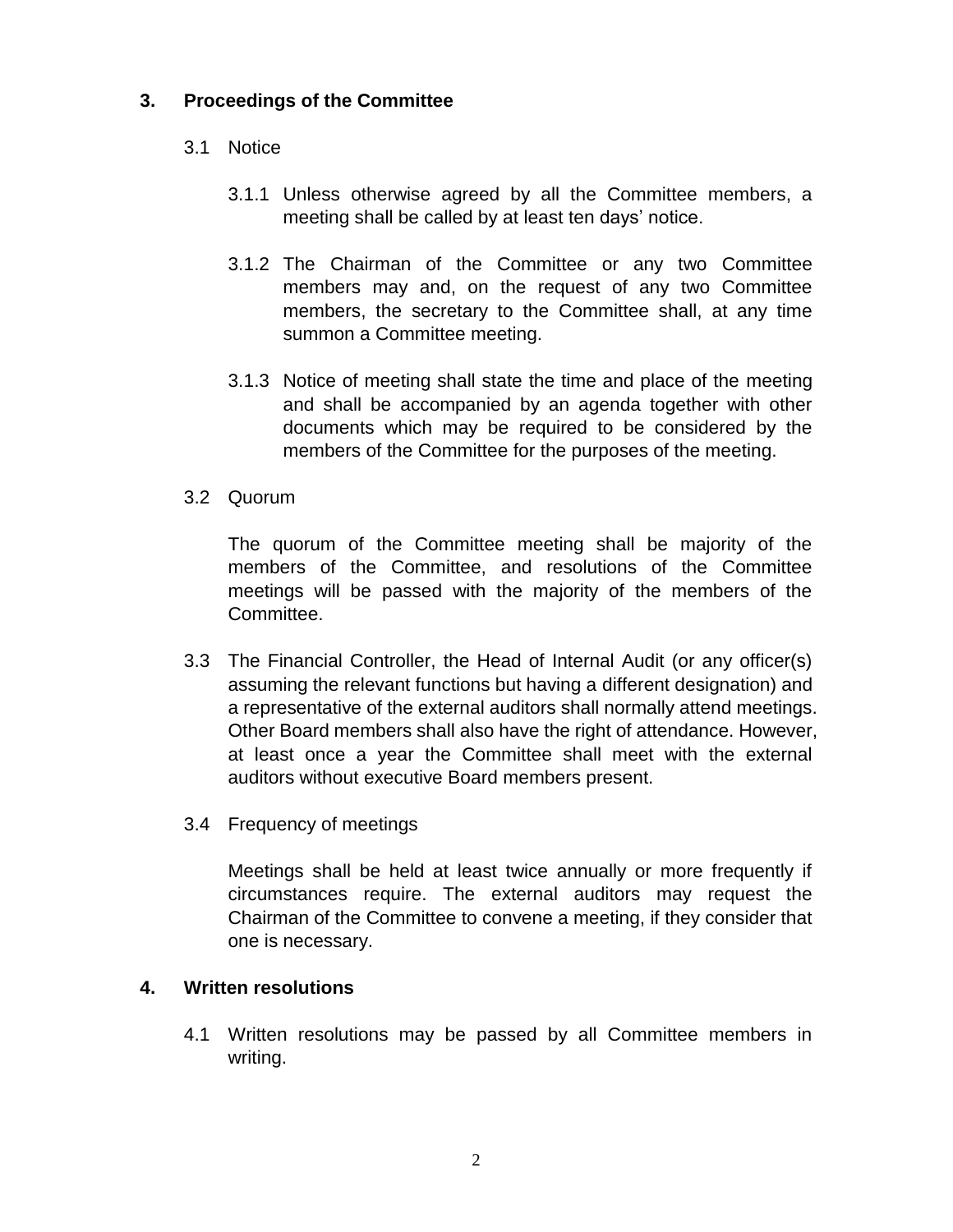## **5. Proxy**

5.1 A Committee member who is unable to attend the meeting can appoint another Committee member as his proxy to attend the meeting on his behalf or express his views or propose resolutions to the Committee in writing. Attendance at the meeting by a proxy should not be counted as attendance by the Committee member himself.

## **6. Authority of the Committee**

- 6.1 The Committee may exercise, including but not limited to, the following powers:
	- 6.1.1 the Committee is authorized to, within these terms of reference, investigate any activities of the Company and its subsidiaries (the "Group") and to seek any information it requires from any employee of the Group, to seek any advice from any external legal or other independent professional advisers;
	- 6.1.2 the Committee shall report to the Board when the Committee notices any irregularities, internal control deficiencies or any non-compliances to any applicable rules, regulations, codes or laws when situation warrants the attention of the Board;
	- 6.1.3 where the Board disagrees with the Committee's view on the selection, appointment, resignation or dismissal of the external auditors, the Company should include in the Corporate Governance Report a statement from the audit committee explaining its recommendation and also the reason(s) why the Board has taken a different view ; and
	- 6.1.4 to exercise such powers as the Committee may consider necessary and expedient so that their duties under section 7 below can be properly discharged.

## **7. Duties**

- 7.1 The duties of the Committee shall include but not limited to the following:
	- 7.1.1 to be primarily responsible for making recommendations to the Board on the appointment, reappointment and removal of the external auditor, and to approve the remuneration and terms of engagement of the external auditor, and handle any matters relating to its resignation or dismissal;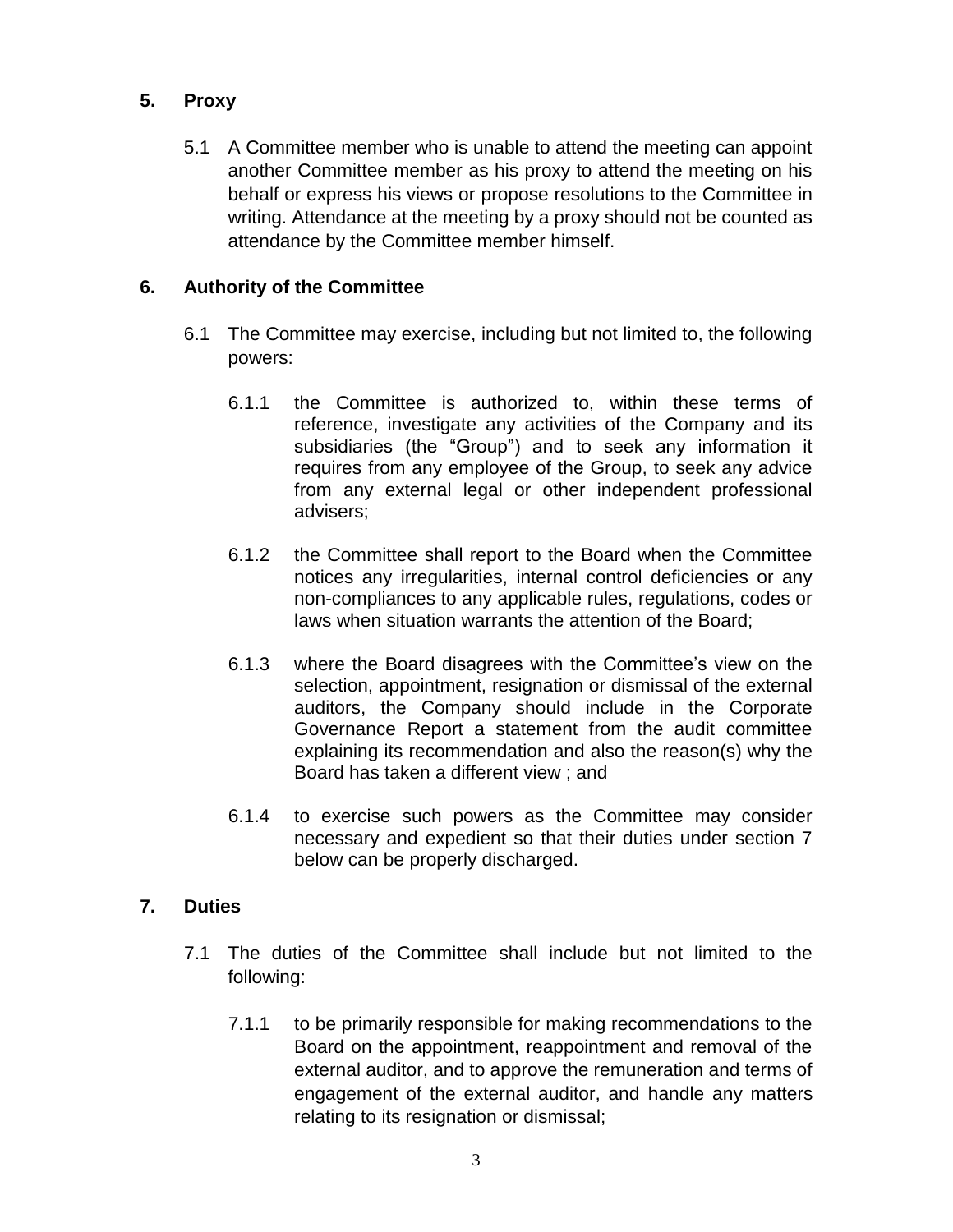- 7.1.2 to review and monitor the external auditor's independence and objectivity and the effectiveness of the audit process in accordance with applicable standards. The audit committee should discuss with the auditor the nature and scope of the audit and reporting obligations before the audit commences;
- 7.1.3 to develop and implement policy on engaging an external auditor to supply non-audit services;
- 7.1.4 to monitor integrity of the Company's financial statements and annual report and accounts, half-year report and, if prepared for publication, quarterly reports, and to review significant financial reporting judgments contained in them. In reviewing these reports before submission to the Board, the Committee should focus particularly on:
	- (i) any changes in accounting policies and practices;
	- (ii) major judgmental areas;
	- (iii) significant adjustments resulting from audit;
	- (iv) the going concern assumptions and any qualifications;
	- (v) compliance with accounting standards;
	- (vi) compliance with the Listing Rules and legal requirements in relation to financial reporting;
	- (vii) the fairness and reasonableness of any connected transaction and the impact of such transaction on the profitability of the Group;
	- (viii) whether all relevant items have been adequately disclosed in the Group's financial statements and whether the disclosures give a fair view of the Group's financial conditions;
	- (ix) any significant or unusual items that are, or may need to be, reflected in such reports and accounts; and
	- (x) the cash flow position of the Group;

and provide advice and comments thereon to the Board;

- 7.1.5 to review the Company's financial controls, internal control and risk management systems;
- 7.1.6 to discuss the risk management and internal control systems with management to ensure that management has performed its duty to have effective systems. This discussion should include the adequacy of resources, staff qualifications and experience, training programmes and budget of the Company's accounting and financial reporting function;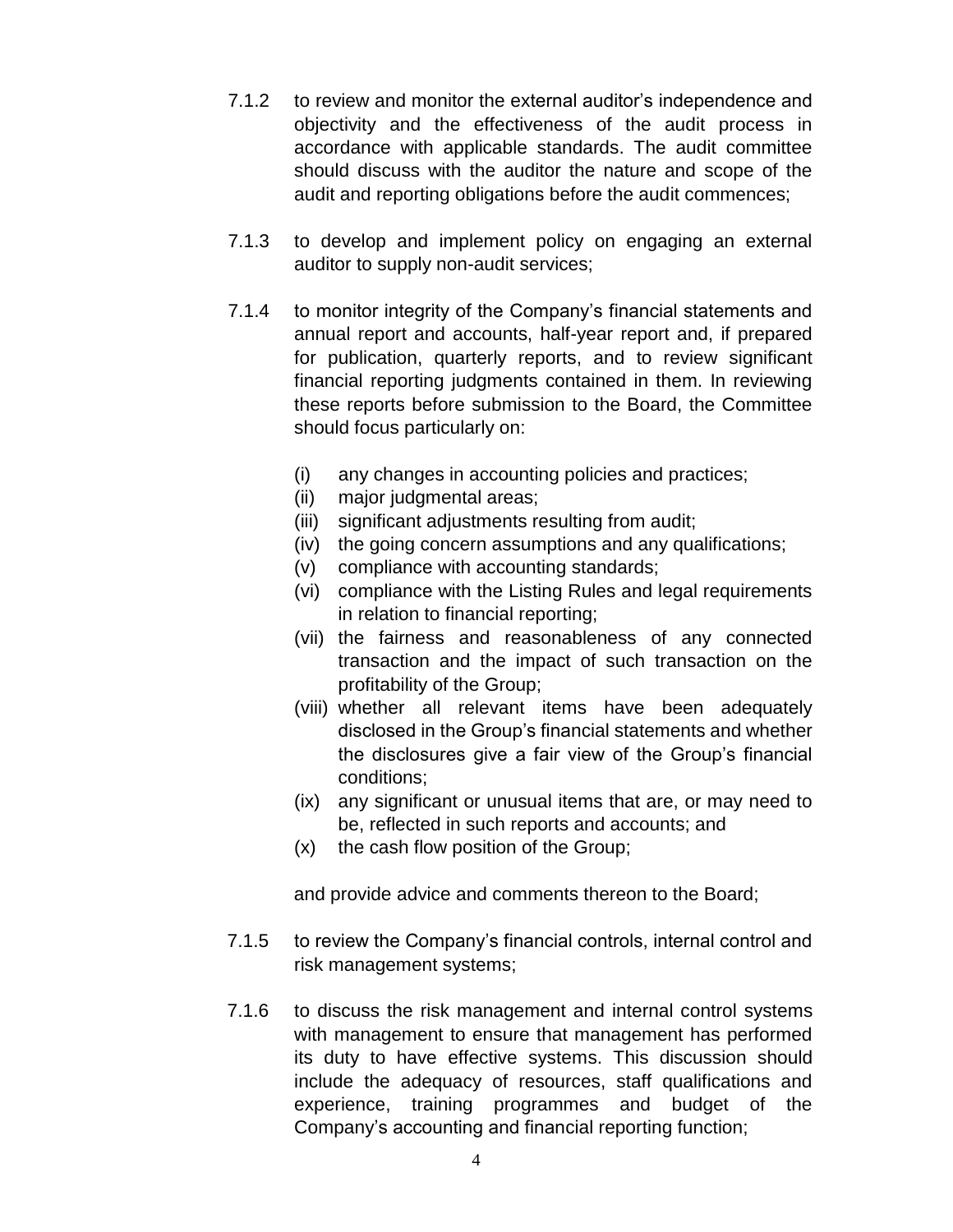- 7.1.7 to consider major investigations findings on risk management and internal control matters as delegated by the Board or on its own initiative and management's response to these findings;
- 7.1.8 where an internal audit function exists, to ensure co-ordination between the internal and external auditors, and to ensure that the internal audit function is adequately resourced and has appropriate standing within the Company, and to review and monitor its effectiveness;
- 7.1.9 to review the Group's financial and accounting policies and practices;
- 7.1.10 to review the external auditor's management letter, any material queries raised by the auditor to management about accounting records, financial accounts or systems of control and management's response;
- 7.1.11 to ensure that the Board will provide a timely response to the issues raised in the external auditor's management letter;
- 7.1.12 to report to the Board on the matters set out in the code provisions of the Corporate Governance Code (as amended from time to time) in Appendix 14 of the Listing Rules; and
- 7.1.13 to consider other topics, as defined by the Board.
- 7.2 The Committee should be provided with sufficient resources to discharge and perform its duties.
- 7.3 The terms of reference of the Committee should also require it:
	- 7.3.1 to review arrangements employees of the Company can use, in confidence, to raise concerns about possible improprieties in financial reporting, internal control or other matters. The Committee should ensure that proper arrangements are in place for fair and independent investigation of these matters and for appropriate follow-up action; and
	- 7.3.2 to act as the key representative body for overseeing the Company's relations with the external auditor.